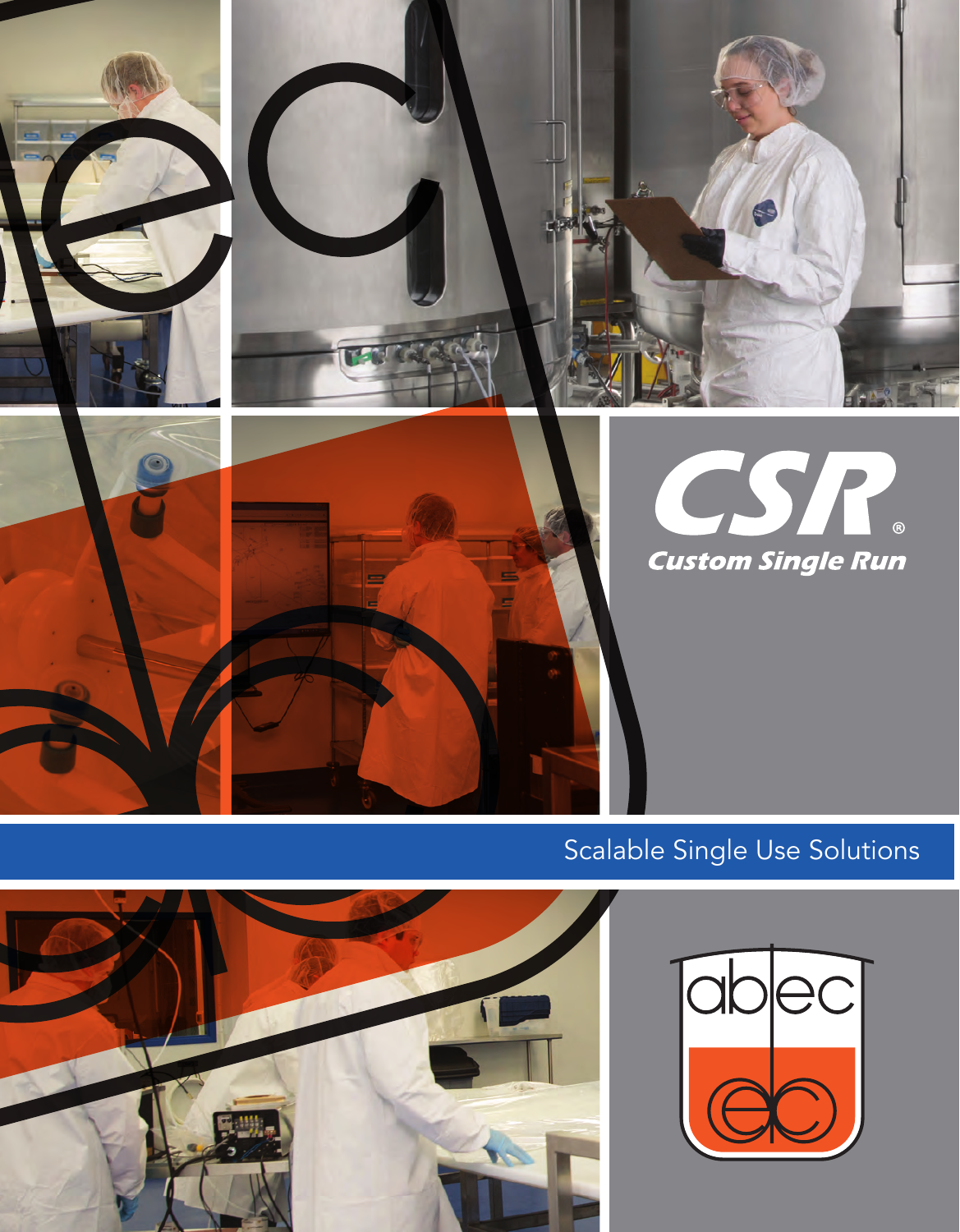# SCALABLE SINGLE USE SOLUTIONS

ABEC's Custom Single Run (CSR') product line is a new paradigm for single use implementation. Leveraging ABEC's long experience in equipment design, our custom approach, and our exclusive focus on production scale bioprocessing, CSR sets new benchmarks in single use performance, including:

- Largest Production Volumes
- Lowest Cost of Goods
- Maximum Process Flexibility
- Faster Container Loading
- Robust, Non-Proprietary Supply Chain

### LARGEST PRODUCTION VOLUMES

The CSR product line leads the industry with bioreactor volumes up to 4,000L working volume, and liquid mixing systems up to 5,000L working volume; delivering significantly more product per unit area of floor space; a key metric in high-value multiproduct biopharmaceutical facilities.

### LOWEST COST OF GOODS

The CSR brings true economy of scale to single use processing. Capacity is almost doubled within a similar footprint when comparing to the 2,000L systems currently on the market. Because equipment performance is comparable to stainless steel systems, high yield is achievable at large scale. Additionally, facility depreciation and labor costs are reduced.

# MAXIMUM PROCESS FLEXIBILITY

ABEC is unique in the industry with the capability to provide fully customizable single-use and stainless steel process solutions with comparable performance. Similar to our approach for over 40 years with stainless steel systems, CSR designs can be developed for customers' particular process, facility, and operational needs. For example, mixing and mass transfer can be optimized for particular cell lines, equipment can be arranged to accommodate space constraints and utility access, and control systems can be tailored to maximize productivity. Additionally, the higher volume capability of the CSR better enables multiproduct production, since production needs can be achieved with fewer hatches.

A clear process advantage of the CSR platform is the ability to tailor designs to provide solutions that seamlessly scale or transfer to/from existing processes. From a design perspective, the only difference between the CSR and stainless steel equipment is the material of construction.

# FASTER CONTAINER LOADING

Reducing risk of container failure and minimizing system turnaround time are critical for a single use manufacturing operation. The CSR product line features innovative, safe and ergonomic solutions for packaging and handling of the CSR Disposable Container (DC). The CSR-DC's are packaged to prevent mishandling that might adversely impact film integrity. Once the CSR-DC reaches the equipment, simple tools are used to assist installation; even the largest Disposable Container can be installed by one operator in less than an hour.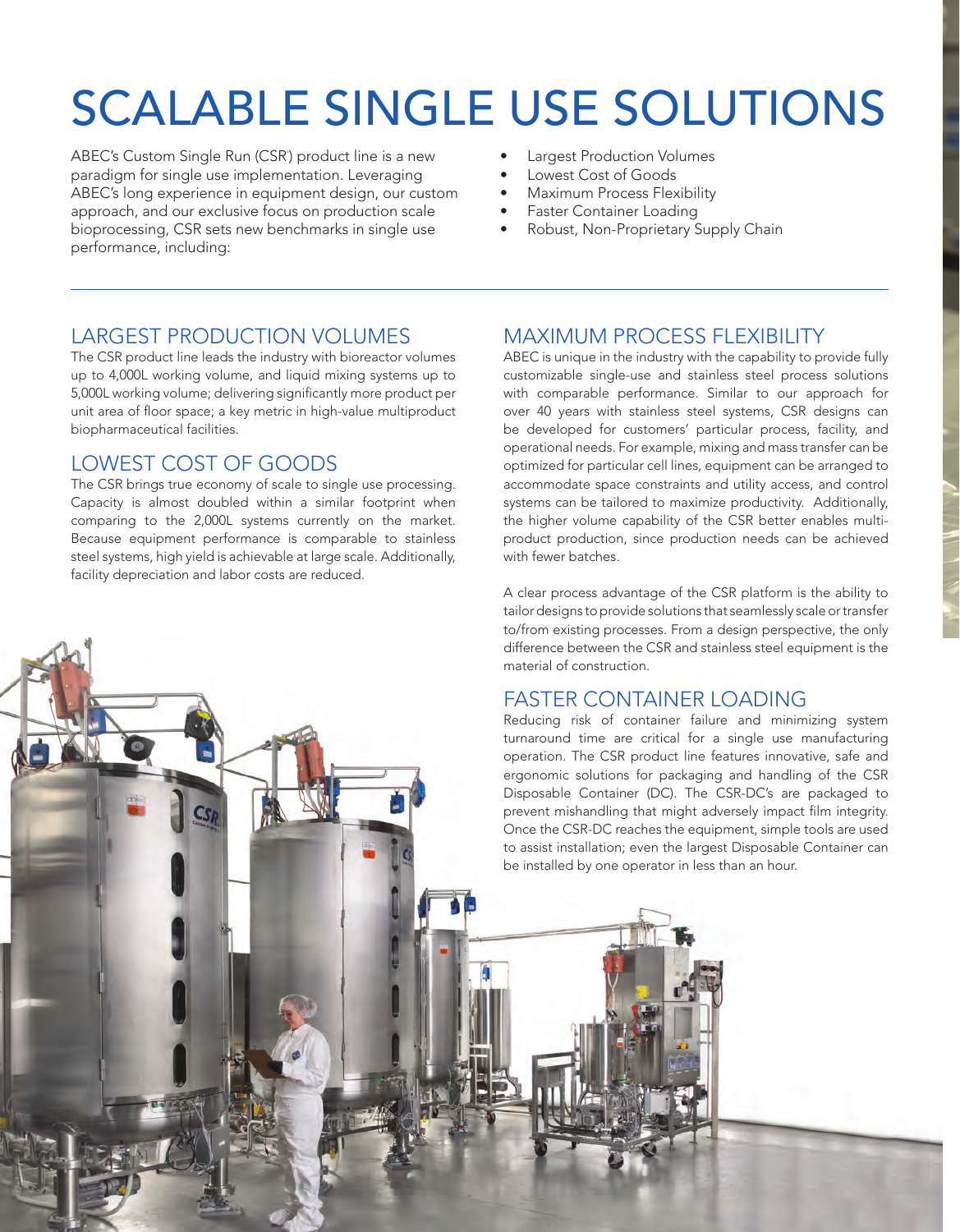

#### ROBUST, NON-PROPRIETARY SUPPLY CHAIN

Implementing new product contact materials in a cGMP operation can create significant challenges related to sourcing, change management, quality assurance, and validation. The CSR product line addresses those challenges by utilizing only nonproprietary, commercially available raw materials, instruments, and components. Clients can develop and manage their supply chain to standards that align with their requirements, rather than being forced into a single source of supply. The design and selection of materials used in the fabrication of the CSR-DC is collaborative in order to leverage clients' existing material qualification and validation efforts. This strategy enables flexibility in component selection across different unit operations to minimize process, quality and supply chain risk. Clients are also able to significantly consolidate product contact materials used throughout the entire bioprocess to minimize inherent risks associated with raw material supply.

To further insure a robust supply chain, ABEC has implemented in-house, multi-site global manufacturing to provide short DC lead times and redundancy of supply. All CSR-DC's are built with industry-proven product contact materials offering clients unprecedented transparency and control of the container and component supply chain, resulting in improved material management, quality assurance and change management.

### UPSTREAM & DOWNSTREAM APPLICATIONS

#### CSR-Bioreactors

- Batch, Fed-Batch, and Perfusion Cell Culture
- Customizable working volumes from 50L to 4,000L
- Mixing, mass transfer, and control systems tailored to process requirements

#### CSR-Solutions Processing

- Harvest, Purification Pooling, Viral Inactivation
- Customizable working volumes up to 5,000L
- CSR-General Mixer with best in class blend times

#### CSR-Buffer Hold

- Multiple buffers >3,500L
- Stable buffer delivery at high flow rates
- Reduced floor space and consolidated tubing runs